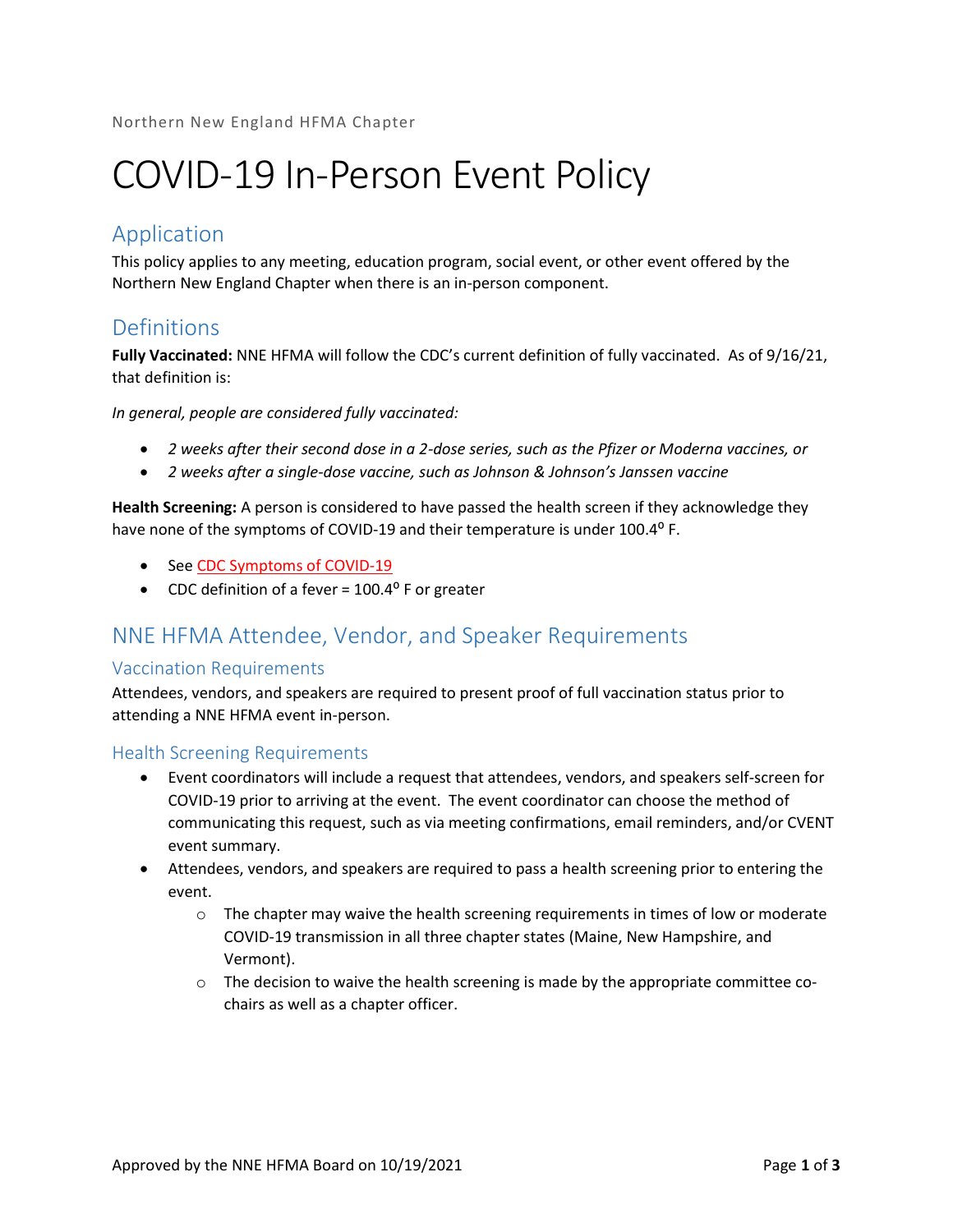#### Mask Use

The NNE Chapter will determine whether masks are required to be worn by attendees, vendors, and speakers for each event based on the current transmission status in Maine, New Hampshire, and Vermont as well as the size of the event and whether the venue is indoors or outdoors.

Event coordinators will propose a mask policy for each event, which must be approved by the appropriate committee co-chairs and a chapter officer.

#### Policy options:

- 1. Mask use required for all attendees, vendors, and speakers at all times during the event when not actively eating or drinking. Masks must completely cover the nose and mouth.
	- o The chapter may waive the masking requirements for speakers who are actively presenting.
- 2. Mask use optional for attendees, vendors, and speakers.

#### Social Distancing

The chapter will follow the venue's policy for social distancing.

#### Accommodations for Education Events

Accommodations will be made for individuals who cannot or will not attend in-person education events due to unvaccinated status or other reason. The event coordinators determine the accommodation to be offered (e.g. virtual or recorded option).

#### Venue's COVID Policy

Event coordinators must obtain the venue's COVID-19 policies and procedures, to include:

- Staff vaccine mandate and/or testing requirements/policy
- Guest vaccine mandate and/or testing requirements/policy
- Masking policy/mandate for staff and guests
- Social Distancing policy for staff and guests
- Ventilation and sanitizing protocols
- Criteria the venue uses to make changes to the above policies over time

The appropriate committee co-chairs and a chapter officer must approve the venue's policies prior to contracting with the venue for an event.

### Event Invitations and Summaries

The event coordinator should ensure the policies that apply to the event are clearly outlined in the event summary, to include:

- Vaccine requirement
- Mask requirements
- Self-screen and Health screen requirements
- Statement that the event COVID requirements are subject to change at any time prior to the event given the status of the pandemic or updated venue, local, state, and federal guidelines and requirements.